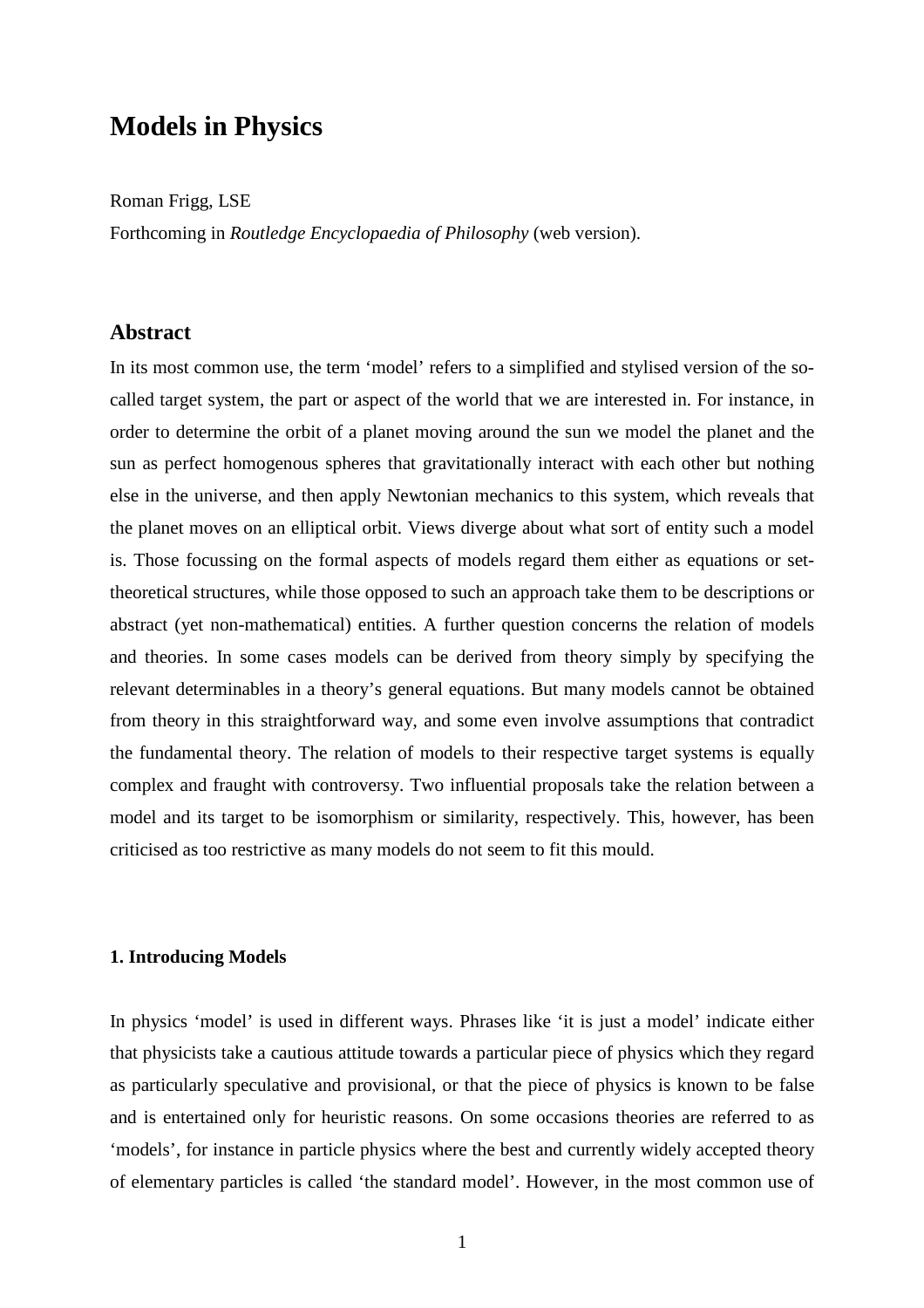the term, 'model' refers to a simplified and stylised version of the part or aspect of the world that we are interested in (the so-called 'target system').

This usage of the term as well as the many philosophical questions to which it gives rise are best introduced with a well-known example from classical mechanics. To determine the orbit of a planet moving around the sun we posit that the force acting between the sun and a planet is gravity and that its magnitude is given by Newton's law of gravity,  $F_g = Gm_p m_s / r^2$ , where  $m_p$  and  $m_s$  are the masses of the planet and the sun respectively, *r* the distance between the two, and *G* the constant of gravitation. We then make the idealising assumption that this is the only force relevant to the planet's motion and we neglect all other forces, most notably the gravitational interaction with the other planets in the solar system. We furthermore assume that both the sun and the planet are perfect spheres with a homogenous mass distribution (i.e. the mass is evenly distributed over the sphere), which allows us treat their gravitational interaction as if all the mass of each object was concentrated in its centre. The sun's mass is vastly larger than the planet's and so we can assume that the sun is at rest and the planet orbits around it. Now we turn to classical mechanics and use Newton's equation of motion, *F ma*  $\vec{r}$  $= m\vec{a}$ , where  $\vec{a}$  $\rightarrow$  is the acceleration of a particle, *m* its mass and *F*  $\rightarrow$  the force acting on it. Placing the sun at the origin of the coordinate system and plugging in the above force law we obtain  $\ddot{\vec{x}} = -Gm_s \vec{x}/|\vec{x}|^3$  $\ddot{\vec{x}} = -Gm \vec{x}/|\vec{x}|$  $=-Gm_{s}\vec{x}/|\vec{x}|^{3}$ , the differential equation describing the planet's trajectory (where we have, of course, used  $\vec{a} = \ddot{\vec{x}}$  $=\vec{x}$ , i.e. that the acceleration is equal to the second derivative of the position). This equation can be solved and we find that the planet moves on an elliptic orbit around the sun.

This example illustrates the problems that surround modelling in physics. First, which among the many things that occur in this account of the determination of the planet's orbit form part of 'the model'? That is, when asked to identify the model of the sun-planet system, do we point to an imaginary system consisting of two gravitationally interacting homogenous ideal spheres, to a particular description of the target system, to the equation describing the planet's orbit, or to something else? Second, theory plays a crucial role because it is classical mechanics that eventually allows us to determine the planet's orbit. But what exactly is the role that theory plays in modelling and how do models relate to theory? Third, what is the relationship between the model and the target system? We have made all kinds of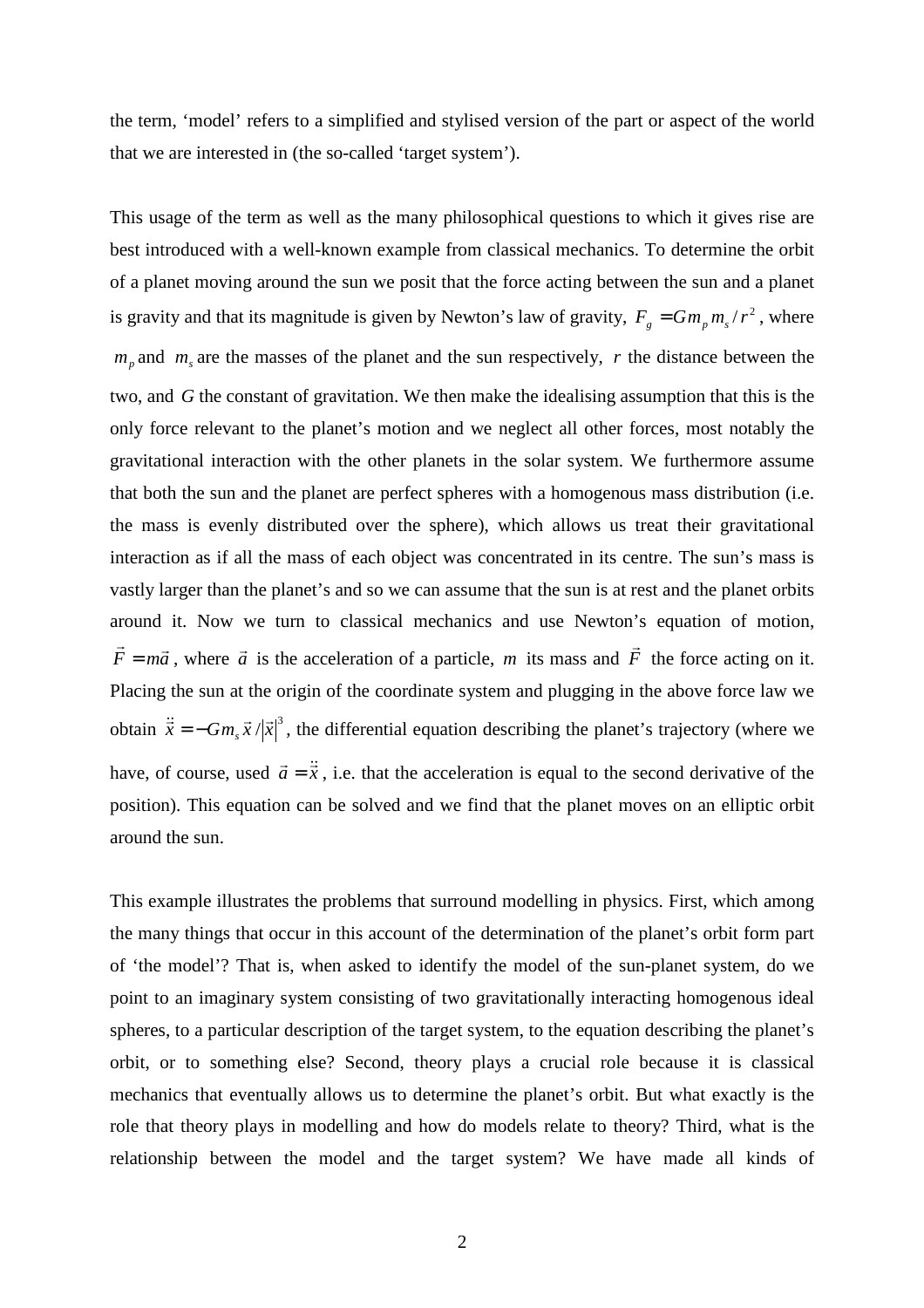idealisations and simplifications. How can these be understood and justified? In what follows these three issues are addressed one at a time.

#### **2. The Ontology of Models**

One of the essential features of modern physics is its mathematisation. Theories are based on a particular formalism and progress is made by putting to use or extending the formalism. From this point of view it seems natural to focus on the mathematical aspects of modelling and regard the equation describing the planet's motion as the model. This usage of the term, although common among scientists, is problematic. We can describe a situation using different coordinates (for instance spherical rather then Cartesian ones), which results in different equations. Yet we do not seem to obtain a different model of the planet-sun system simply by expressing the relation between the sun and the planet in different coordinates.

A different account in the same spirit regards models as set-theoretic structures (Da Costa and French 2003). A set-theoretic structure  $S = \langle U, O, R \rangle$  is a composite entity consisting of a non-empty set *U* of individuals, an indexed set *O* (i.e. an ordered list) of operations on *U*, and an indexed set *R* of relations on *U*. *Per se*, such a structure is purely formal in the sense that it is not specified what the individuals are, and both relations and functions are specified purely extensionally (that is, *n*-place relations are defined as classes of *n*-tuples, and functions taking *n* arguments are defined as classes of  $(n+1)$ -tuples). This conception of models avoids the problem of the previous account because structures are objects of which equations are true or false, and as such they themselves are independent of a particular description.

The set-theoretic approach to models in physics has been criticized as being overly formal and unable to account for how models are constructed, investigated, and put to use in scientific practice (Cartwright 1999, Morrison 1999). A view that can avoid this charge is that models are descriptions: what scientists display in papers and textbooks when they present a model is a description, in many ways simplified and stylised, of the target system. The problem is that on this account models are, again, dependent on a particular mode of description and different, albeit equivalent, descriptions (e.g. one in French rather than English) would count as a different model.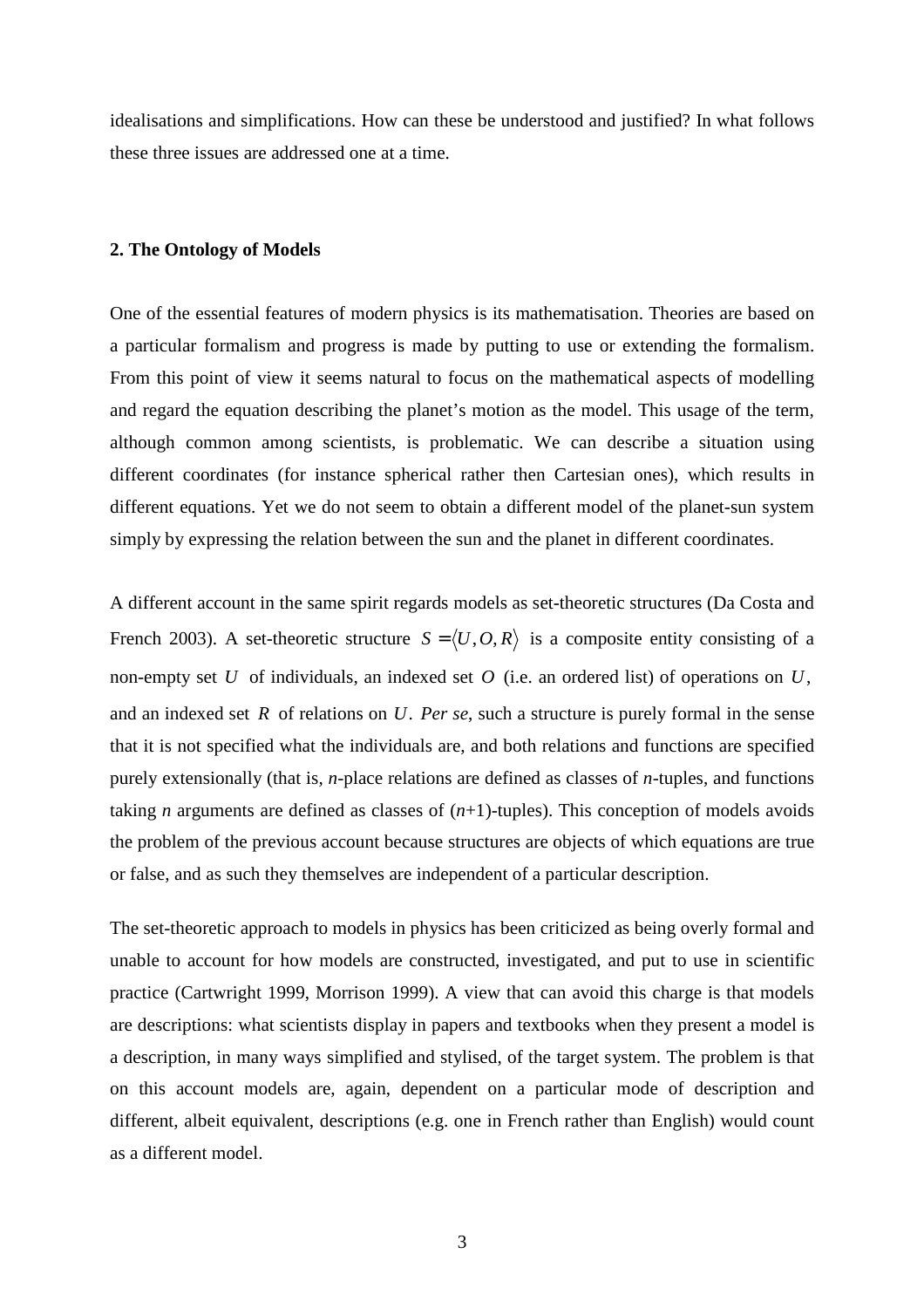This problem can be circumvented by regarding models as abstract entities (Giere 1988). On this view, the model of the planet-sun system is an abstract object consisting of exactly those entities that are specified in the description of the model, namely two gravitationally interacting homogenous ideal spheres. This is in line with common scientific parlance, in which models are often talked about as if they were objects, albeit not physical ones. However, this view needs to explain how models, thus understood, relate to a mathematical formalism, and it suffers from the problem that the ontological status of these objects is problematic (see FICTIONAL ENTITIES).

#### **3. Models and Theory**

Most of the time, models in physics involve a theory, in the above example Newtonian mechanics. What is the relationship between model and theory? The answer to this question depends both on one's view of what theories are and on the particular case at hand.

In some cases the equations that form part of the model can be obtained from a general theory simply by specifying the relevant determinables in the general equations of the theory; in the above example by plugging the law of gravity into Newton's equation of motion and choosing *x* and *m* to be the planet's position and mass respectively. Hence the relation between theory and model is that between the general and the particular. The so-called semantic view of theories (see SCIENTIFIC THEORIES) gives this notion a special gloss. This view regards theories are families of models, where the models of a family are non-linguistic entities (on most versions, set-theoretic structures) that satisfy a particular equation. A model then involves theory by belonging to a particular family of models, which constitutes a theory.

This picture of the relation of models and theories captures well what happens in some domains, for instance classical mechanics and space time theories, but it fares poorly in other areas, where there is no straightforward 'downward path' from general equations to models (see Cartwright 1983 and the contributions to Morgan and Morrison 1999). An example for the independence of models from theories is the London model of superconductivity, whose principal equation is motivated solely on the basis of phenomenological considerations rather than being derivable from the relevant theory, classical electromagnetism. In this sense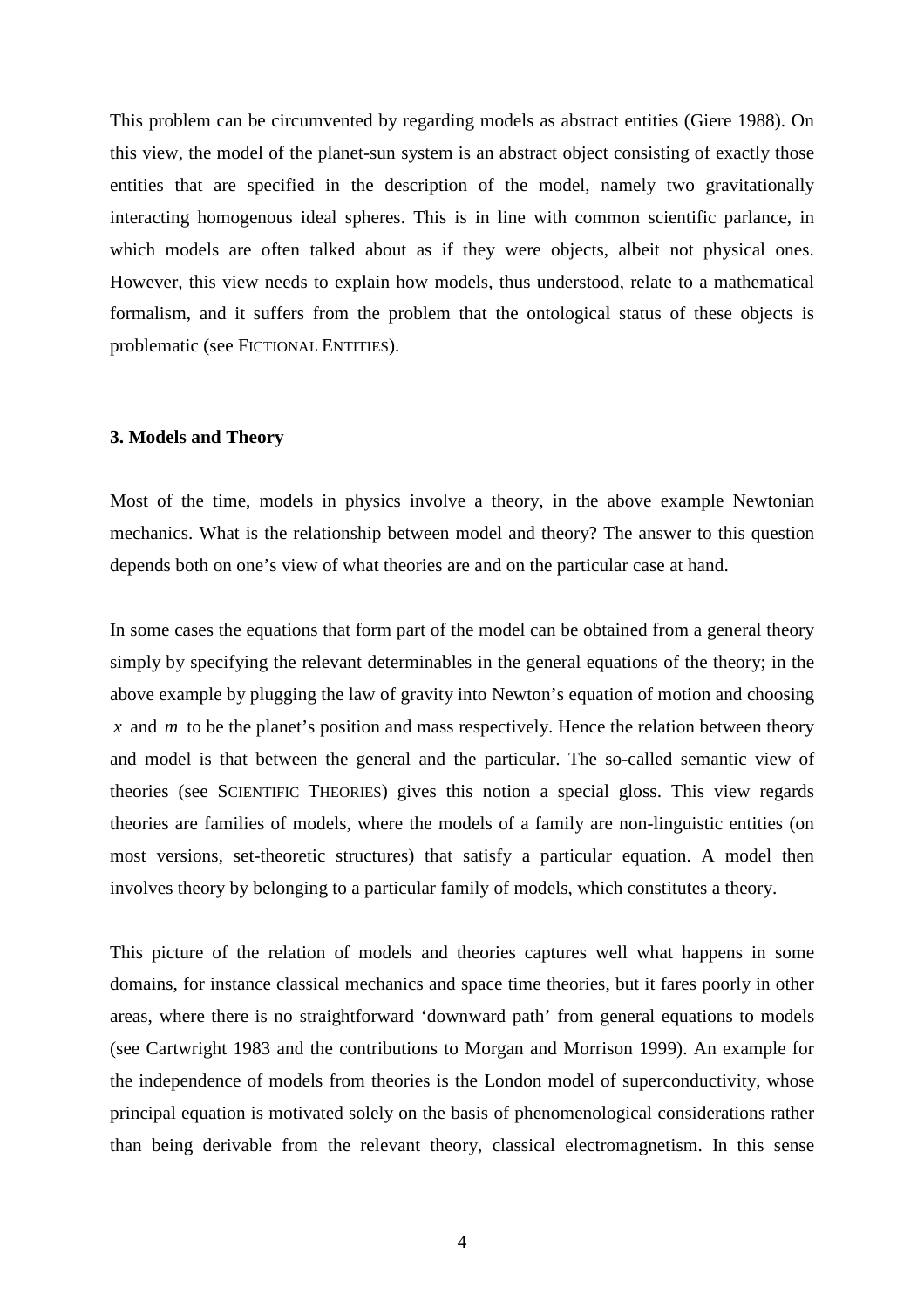models are said to be 'autonomous agents' that 'mediate' between theory and the world (Suárez 1999).

Sometimes theories are too complex to handle, in which case a simplified model, which can be solved, is employed to bridge this 'computation gap' (Redhead 1980). For instance, the hadron structure of a nucleus is in principle correctly described by quantum chromodynamics, and yet this theory cannot easily be used because we cannot solve its equations. To get around this problem physicists construct simplified but tractable models, the MIT bag model being a well-known example (Hartmann 1999). These models, also referred to as 'phenomenological models' often not only fail to be motivated from a theoretical point of view; they may, strictly speaking, even contradict fundamental theory.

Models are also constructed where there are no theories available. Bohr's model of the atom was formulated in the early twentieth century without a worked-out quantum theory in the background, and then turned out to play a crucial role in the development of such a theory (Leplin 1980).

# **4. Models and Target Systems**

Many models are representations of their target systems (see MODELS). What does it mean for a model to be a representation of something else? Those who take models to be set-theoretic structures of some sort or other explain representation in terms of there being an isomorphism, or some other formal mapping, between the model and the target (Da Costa and French 2003, Swoyer 1991, van Fraassen 1980). This view has been criticised on the grounds that isomorphism seems to be too stringent a relation to be able to capture how most models relate to their targets, and that isomorphism, even where it obtains, is only a part of what is needed to explain how representation works (Frigg 2006, Suárez 2003).

Giere (1988) suggests that a model represents its target due to there being scientists who put forward a so-called 'theoretical hypothesis', specifying that the model and the target are similar in relevant respects and to relevant degrees. The most important kind of similarity in physics is idealisation: a model is similar to its target if it is an idealisation of the target. In the most general terms, an idealization is a deliberate simplification of something complex in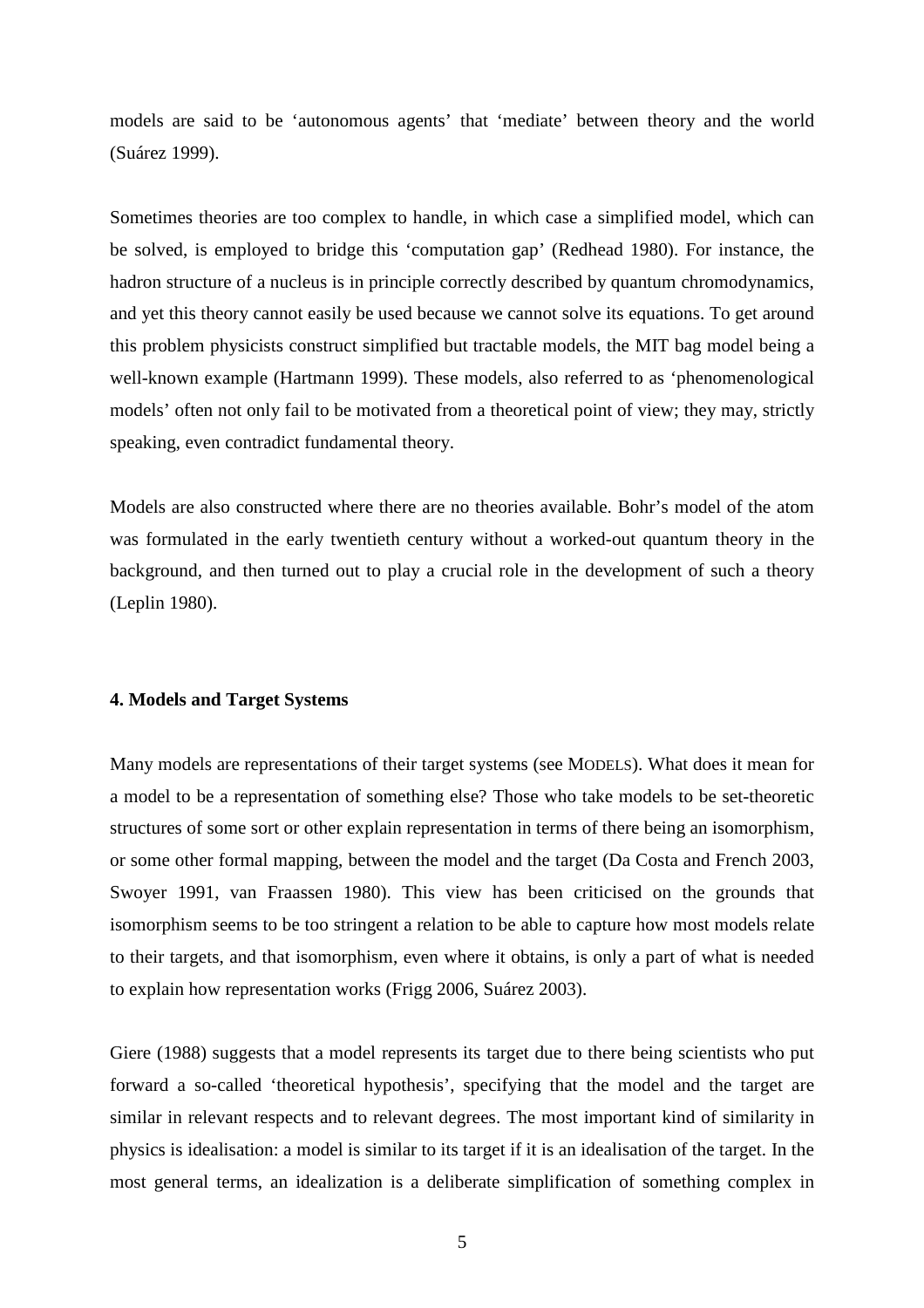order to make it more tractable. Planets are not spherical, do not have a homogenous mass distribution, and interact not only with the sun but also with all other planets: yet this fictional scenario can be seen as in idealisation of the real solar system.

These idealisations belong to what has become known as Galilean idealisations (McMullin 1985), which is the most prominent kind of idealisation in physics. Intuitively speaking, Galilean idealisations are ones that involve a deliberate distortion of certain relevant properties, aimed at eliminating unnecessary computational complexities in order to be able to focus on those factors that are deemed salient in the production of the effect under investigation. Point masses, frictionless planes, massless strings, isolated systems, infinitely extended planes are some well-known examples. The philosophical problem is how to comprehend these idealisations, and to discuss what relevance results obtained in an idealised model have for our understanding of the target system in which the idealising assumptions are false (see IDEALISATIONS).

Some models in physics do not have a target system at all, and their sole purpose is to serve as a 'laboratory' to test theoretical tools that can later-on be used to build either theories or representational models. Such models are often referred to as 'tinker-toy models' or 'probing models'. A case in point is the so-called ' $\varphi^4$  – model' in quantum field theory, which is known not to represent anything in the world, but which nevertheless has been studied extensively because it allows physicists to develop a sense for what certain types of models are like, to try out complicated techniques such are renormalisation in a simple setting, and to get acquainted with certain mechanisms – here symmetry breaking – that turn out to be important in other contexts (Hartmann 1995).

# **References and Further Readings**

- Cartwright, Nancy (1983), *How the Laws of Physics Lie*. Oxford: Oxford University Press. (Argues that there is no simple connection between models and theories.)
- ––– (1999), *The Dappled World. A Study of the Boundaries of Science*. Cambridge: Cambridge University Press, Ch. 8. (A sustained critique of the semantic view of theories.)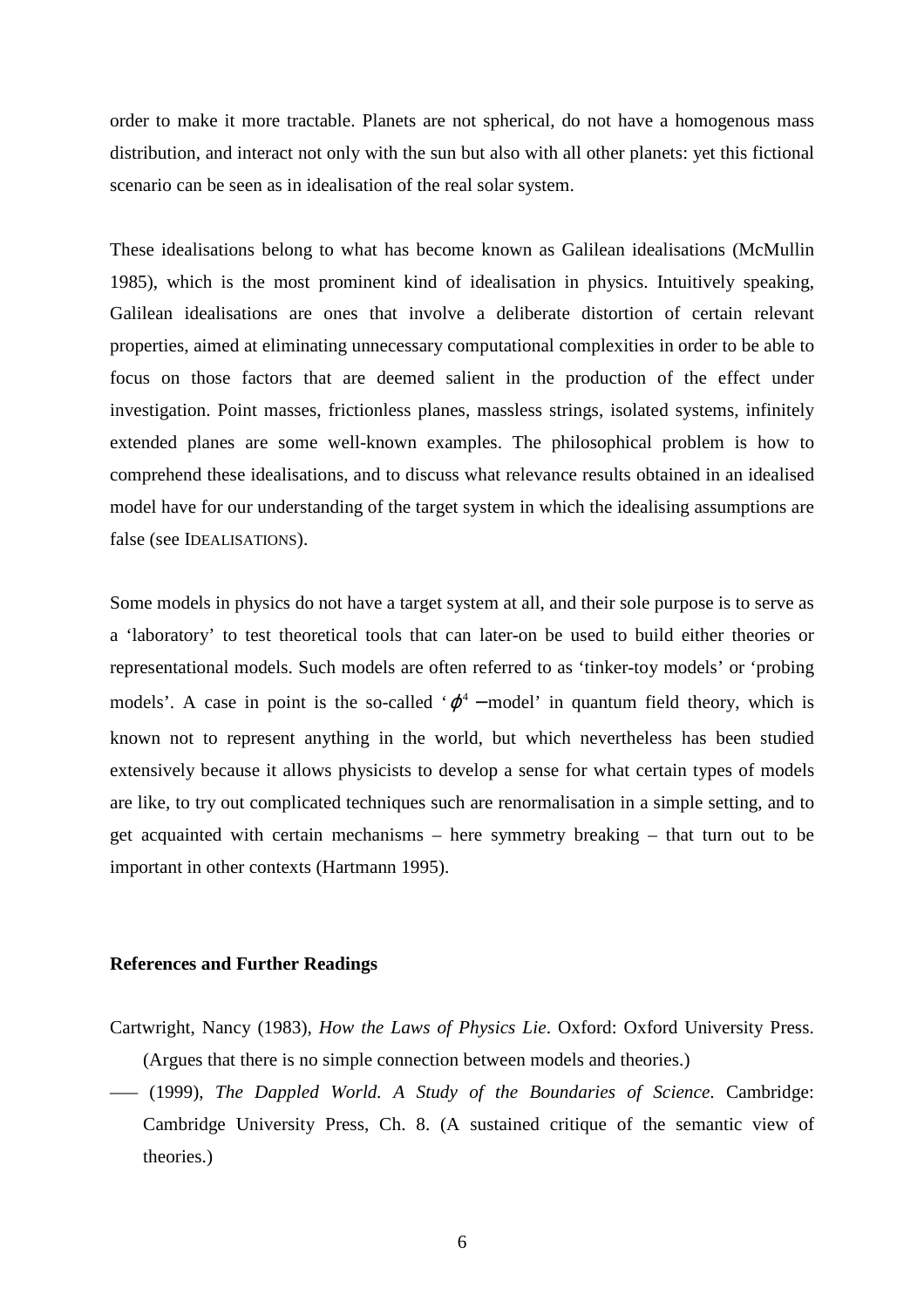- Da Costa, Newton, and Steven French (2003), *Science and Partial Truth: A Unitary Approach to Models and Scientific Reasoning*. Oxford: Oxford University Press. (Develops an approach to models and theories based on set-theoretic structures.)
- Frigg, Roman (2006), "Scientific Representation and the Semantic View of Theories", *Theoria* 55: 37-53. (Critically discusses the isomorphism view of representation.)
- Giere, Ronald (1988), *Explaining Science: A Cognitive Approach*. Chicago: University of Chicago Press, Ch. 3. (Presents a version of the semantic view of theories taking models to be abstract entities which represent due to similarity with their target systems.)
- Hartmann, Stephan (1995), "Models as a Tool for Theory Construction: Some Strategies of Preliminary Physics", in William Herfel, *et al.* (eds.), *Theories and Models in Scientific Process*. (Poznan Studies in the Philosophy of Science and the Humanities 44.) Amsterdam: Rodopi, 49-67. (Discusses the heuristic function of non-representational models.)
- ––– (1999), "Models and Stories in Hadron Physics", in Morgan and Morrison (1999), 326- 346. (Examines cases in which models step in when theories are intractable.)
- Leplin, Jarrett (1980), "The Role of Models in Theory Construction", in: T. Nickles (ed.), *Scientific Discovery, Logic, and Rationality*. Reidel: Dordrecht: 267-284. (Investigates the heuristic role models played in the construction of early quantum theory.)
- McMullin, Ernan (1985), "Galilean Idealization", *Studies in the History and Philosophy of Science* 16: 247-73. (Discusses Galileo's views on idealisation and their relevance to contemporary physics.)
- Morgan, Mary and Margaret Morrison (1999), *Models as Mediators. Perspectives on Natural and Social Science*. Cambridge: Cambridge University Press. (A collection of essays revolving around the theme that models are independent both from theories and from data.)
- Morrison, Margaret (1999): "Models as Autonomous Agents", in Morgan and Morrison (1999), 38-65. (Argues with various examples that although models in physics involve theory, they are not in any simple way derivable from it.)
- Redhead, Michael (1980), "Models in Physics", *British Journal for the Philosophy of Science* 31: 145-163. (Discusses different uses of models in physics, with a particular emphasis on their heuristic role.)
- Suárez, Mauricio (1999): 'The Role of Models in the Application of Scientific Theories: Epistemological Implications', in Morgan and Morrison (1999), 168-196. (Discusses